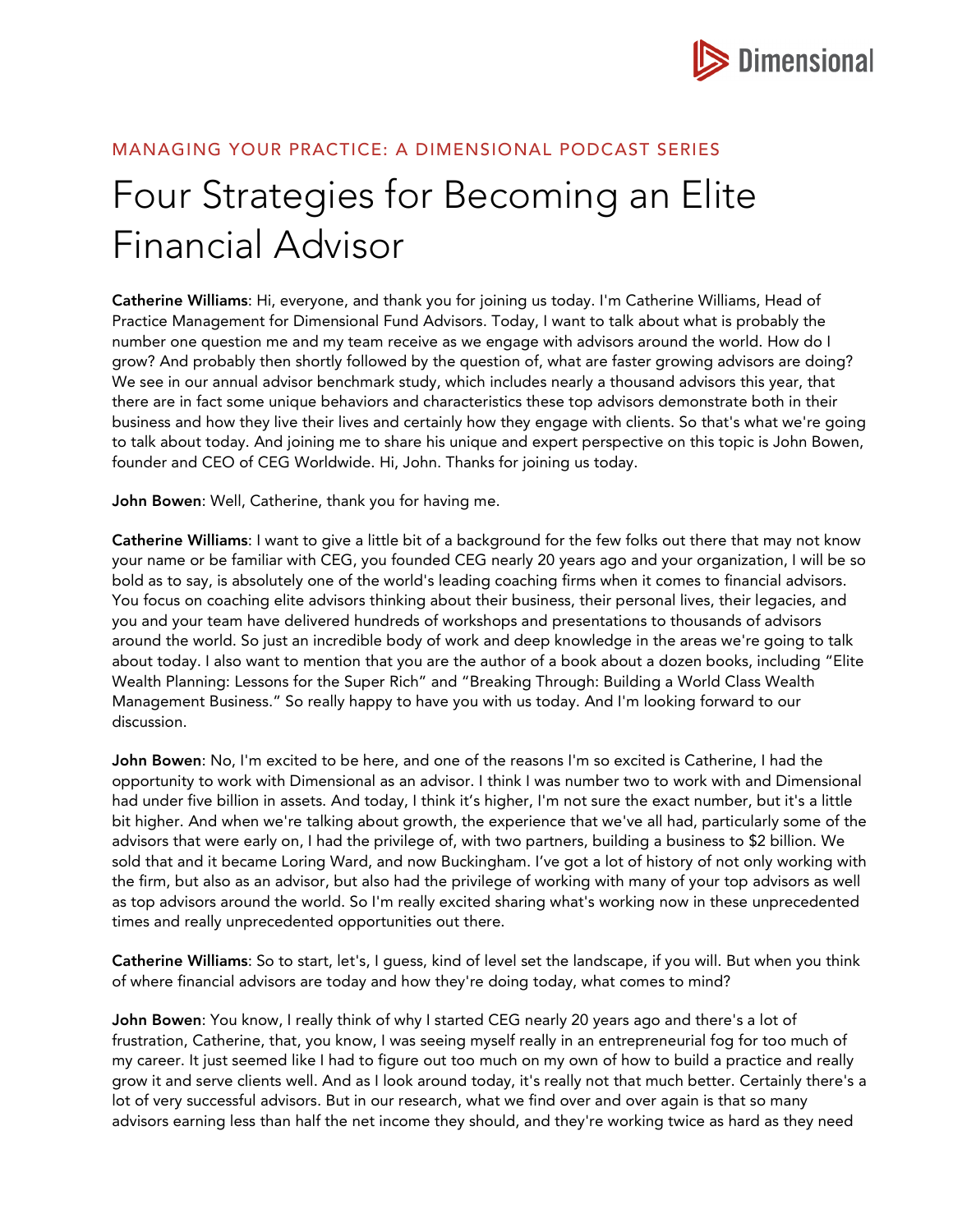to. And I've got to tell you, this is a shame. It shouldn't be this way. And one of the things we do at CEG, you know, every single advisor can build an amazing life of significance and we define it as taking care of the people you love, causes you to care about making a difference in the world. And you can do it by working with fewer but wealthier clients and do it faster and with less effort than you ever thought possible. And what's so great is the ability that you can build this amazing life of significance and you can do it for your clients as well. And, you know, unfortunately, it's a small percentage of advisors doing it.

Catherine Williams: So what separates the top financial advisors from the rest, when you think about that elite advisor, what makes them elite?

John Bowen: Yeah, and it's so, I'd love to tell you it's the technical skills that they understand the wealth planning, taxes, and estate planning, and they really they understand being cross covariance of optimization and all that. But there's really only one thing that separates the elite advisor, and let me define elite advisors to us, it's someone who's netting consistently, and that our research has to be at least three years in a row, earning over a million dollars a year of net income and doing a great job with their clients. And what we find is there's only one thing separating them, and it's their ability to source wealthy clients. That they can have a consistent stream of prequalified, and pre-endorsed is a key thing, wealthy clients coming to get them. They're no longer concerned where their next client is coming from. They have that quiet confidence. So the big thing I really want to get across in our podcast today, and I'm going to share a couple of bonuses to help along the way, but you've got to get good at sourcing a consistent stream of prequalified, preendorsed wealthy clients.

Catherine Williams: You make a really great point, and we see this as well in our work with advisors in our particularly in our advisor benchmark study, that it's not just enough to have a full pipeline, but the quality of that pipeline. And I know that for you and for CEG, you do think about some core disciplines around some core strategies, if you will. Can you speak a little bit about what you focus on? I think it's four core business development strategies as you think about building a true elite wealth manager.

John Bowen: Yeah, if you really want to be at the top, you know, and consistently earning that type of income, a million or more and, you know, we have advisors earning several million dollars. I mean, this is what in today's world, particularly where many of us are locked down, I'm in Silicon Valley and we get the time of the recording, we're really locked down. The pandemic has changed things. So our ability to scale up now using technology has never been greater. It's no longer just geographic. And so all the things that made elite advisors elite now can be even more powerful. And there's four business development strategies that we focus on. And this is from our research of really over 10,000 advisors. And that, number one, they become thought leaders, their position as the go to advisor in their community, their niche, who they're going to be a hero to, they've mastered framing. This is something that will go into a little bit more because most advisors don't think of it. But what we have is if we don't structure our conversations well, what happens so much is we compete with the noise out there and with everything going on politically, economically, and socially, the noise level is so high. In addition, we maximize client relationships. And this is so important. We're in business to serve our clients. So sourcing clients is important, but we've got to deliver a great experience so that they become, they want to share you with the people they care about. But the most important one, if you're going to be at the top level, is building strategic partnerships with the right centers of influence. So the big four; becoming a thought leader, mastering framing, maximizing client relationships, and really building strategic partnerships with the right COIs.

Catherine Williams: So let's dig into each of those, if you don't mind, for a few minutes, and really I'd love to share with our audience this question of how. So when we think about that thought leadership piece, how do financial advisors become a thought leader to the affluent clients they most want to work with?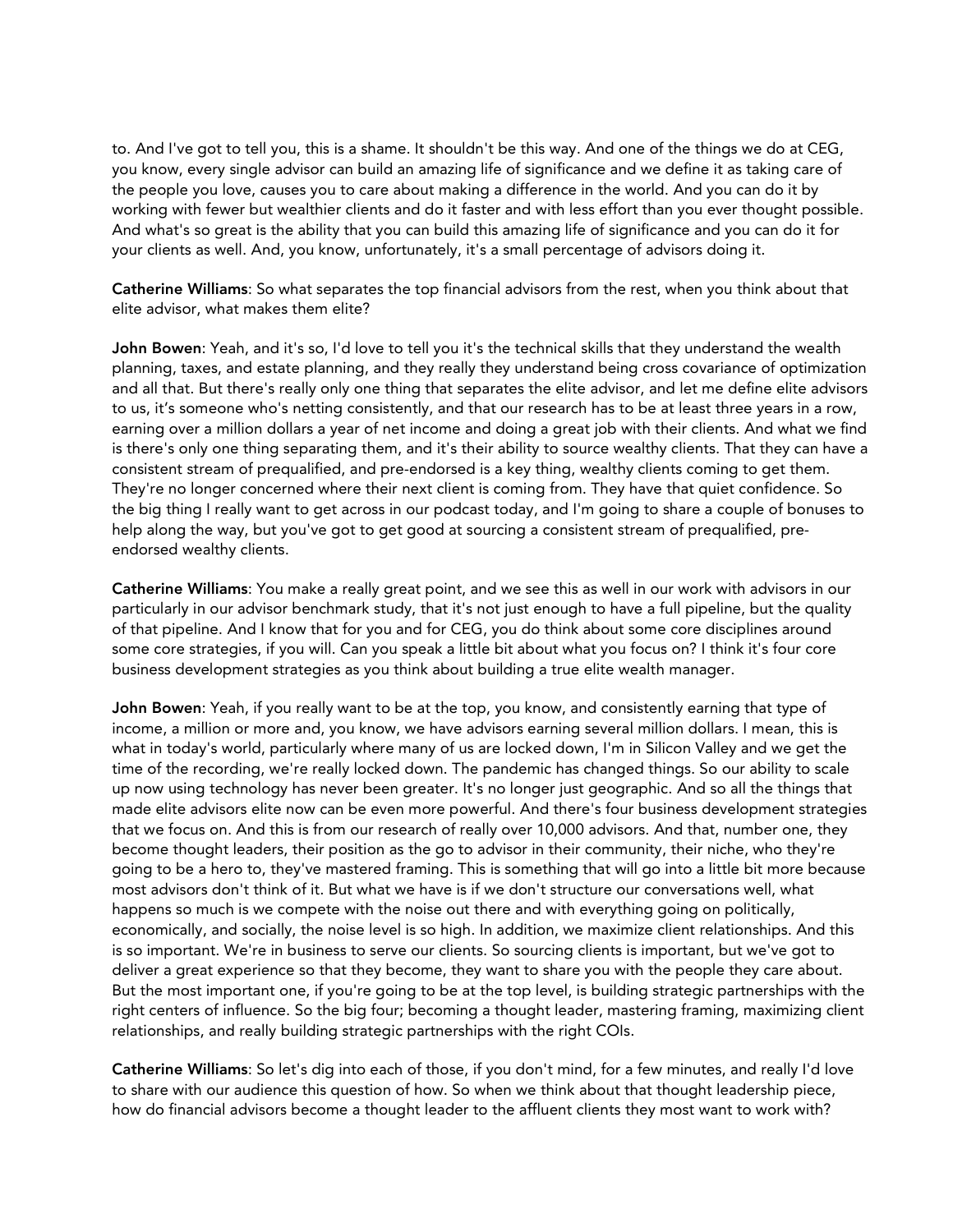John Bowen: You know, it's one of those that I've been really fortunate. I found this out early in my career, and that's one of the reasons why I've written so many books and so many white papers and so many different things that we publish, and the videos and so on. One of the things we all want to be is perceived as the expert. And to do that, you've got to be a thought leader, and you've got to be able to monetize that. It's kind of two parts that you have to do.

And so because there's certainly no shortage of people who have written a lot of content and haven't made it work. But I want you to think most financial advisors we think of are hidden talent. And I know the quality of advisors that you're working with, Catherine, that they're, they are extremely good. And they know if they sat down with a right fit, affluent client, whether it's over zoom or physically together, that they could do a discovery meeting and really get clear where they are, where they want to go, and how they could add tremendous value. And we call these advisors hidden talents. You know, they're talented, but they're hidden. People don't know. And I know for most of my career, certainly in many of the early years, I felt like I was a hidden talent. What I found was there's a bridge to becoming the talented expert. Clients have a choice, and particularly as you move more and more upmarket, they've got a lot of choices of who they can work with. So they want to work with someone that they perceive as an expert. And one of the best ways to do that is through thought leadership. That's the bridge from being a hidden talent to a talented expert.

And so the elite advisors, those earning over a million dollars or more, have learned that's very powerful. Now, one of the things that's become really a huge opportunity is to recognize that you don't have to go out, write all the books that I've written or my partner. I've done over 20 books. My partner, Russ Allan Prince, has done over 60. I feel like a little bit of a slacker here. But the idea that for what we've done in our research, we found if you curate content. So I know certainly Dimensional publishes a lot of content, they're a thought leader, you know, there's content the advisors can use, but also working with other groups for more the wealth management, the practice management. And it's not only on the, it's both the technical things, we all want to use things that are going to inspire clients to immediately move assets, but you want to help them build an amazing life of significance. So it's thought leadership on those things that the clients you want to work with are interested in. A lot of times it's about having a better life, but that's really that thought leadership you can curate. It has to be consistent. You should be doing that on a steady stream. So you're out there. And one of the easiest ways to do it is on video because you can provide your unique perspective on these different areas.

Catherine Williams: It's interesting, I'm thinking a little bit about some of the recent findings from our advisor benchmark study. And again, sort of looking at those characteristics of those faster growing top firms in the study, when it comes to what we often talk about is that that ideal client profile, top quartile firms are two times more likely to not only account for interest and understanding different elements of the clients they want to work with, but they absolutely have dialed in around the values and the behaviors more so than bottom quartile firms. They really think very carefully, very purposely about the kinds of clients they want to work with. And then in certainly in that digital landscape, it informs where they show up and how they show up.

John Bowen: I totally agree, I mean, it's you know, and we call it being a hero. You've got to decide who you want to be a hero to. And then that means you really need to understand their unique needs and wants. And by communicating that effectively in the thought leadership, you so differentiate yourself. And when you give your own perspective, particularly like video, when you're going over previously written material, what you can do is you can connect with them and share your perspective. And that makes you the you really become the expert they want to work with.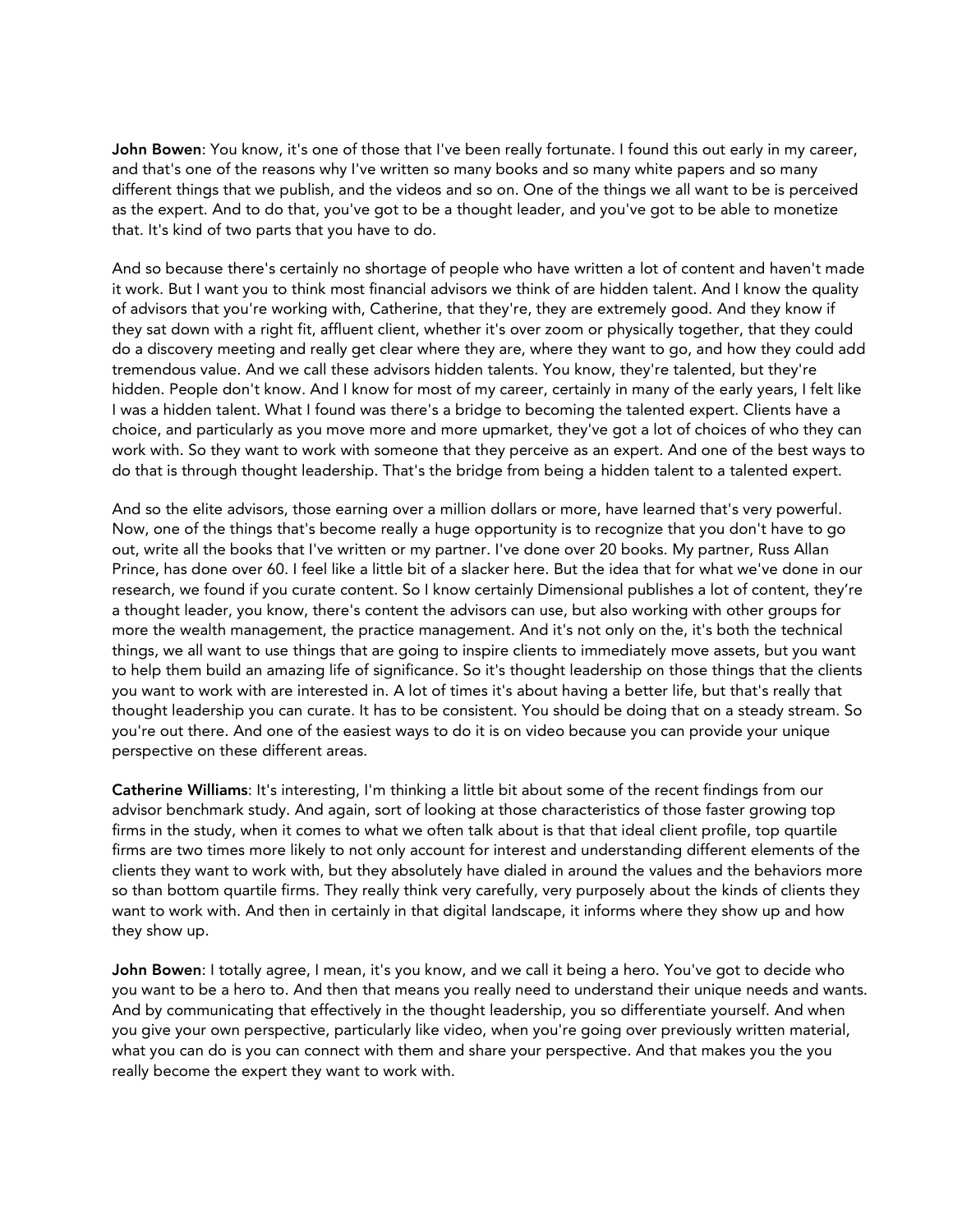Catherine Williams: So we talked about the thought leadership, you've also mentioned being master framers, if you will, and elite advisors really executing that. How do elite advisors master that framing piece? That's that second of the four strategies you mentioned.

John Bowen: Sure. And this is something that I don't think most of us get initially when we're an advisor, you know, as we start, you know, we just we really want to just share what we know. And it's not structured very well. It's not. And we overshare, and particularly some of the advisors that are attracted, including me, to Dimensional, you know, the technical stuff gets so exciting and we forget we're a little weird. Clients don't want that much knowledge in this. The vast majority, we find that 84 percent in our studies, don't want to get very knowledgeable on this. They want to connect with you emotionally first and then justify engaging you with logic. And so we all want to go to logic right away. And so one of the things we want to do is really think through on framing that words matter. And if you just start talking and it's not structured, you know, prospective clients, clients are going to hear you, but it's really going to come out as noise and you're not going to differentiate yourself. Elite advisors really understand that if they organize it, they create structural access, it's in the words that the clients are going that are going to resonate with a client. They get it and it becomes believable. So, for example, in our research, I always talk about a good example of mastering framing would be, there's five key concerns that the affluent have.

John Bowen: Our definition of an affluent is over a million dollars of investable assets. So when we, if I'm talking with a client, I want to or prospective client, I want to really share with them. And it could be with a COI, accountant or attorney or other professional. I want to share with them what I do. Well, there are really five things. If I'm an advisor, an elite advisor, I'm going to say something like this. We help our clients make smart decisions about their money. Number one. Number two, we mitigate taxes. Number three, we go ahead and take care of the errors, help our clients, take care of the errors. Fourth is protect their assets from being unjustly taken through litigation or divorce. And fifth is to the extent they're charitable, we help them magnify the gifts. Those are our five key focuses. Now, why is that so important? Well, clients want to understand and we get into talking about regression analysis, and Monte Carlo simulations, and this and the Sharpe ratios, and this kind of stuff. The more we can talk in their language and have it structured. So the three points, five points, certainly no more than seven, usually three to five, and have it clear, it's repeatable. And particularly if you're building a larger firm that everyone in the firm is able to communicate, that becomes very, very powerful.

Catherine Williams: Absolutely, and I have to think, tell me if you've observed this, that when an advisor can, with three to five clear, concise points, convey and give those examples, that I would think makes it easier then for those clients as well to communicate to someone that they think should work with the advisor as well. In other words, making referrals, they can now speak very clearly. These are the ways that my advisor shows up and helps me. I have to think that that makes that process much, I don't know if easier is the right word, but opens that up as well.

John Bowen: It really does, Catherine. It's a great point because, you know, if I'm at a cocktail party and somebody asks me, let's say I'm not a financial advisor, I'm a fellow executive or a fellow entrepreneur or whatever the setting is, and they go ahead and say, you know, I need some help in my financial side, you know, who are you working with? And I go, I've got a financial advisor. And what's the next question they're going to ask? Are they any good?

And the most common reaction is he's OK, she's OK. And you know what they're going to ask about the sport game or what do you think about this or that? They're not going to ask. What we want to do is create really marketing apostles, raving fans, whatever term you want to use. And for that you have to provide the framing so they know they're getting a wow experience. You know, I like the term, I trademarked it when I was at our advisory firm, Personal Chief Financial Officer. And this whole concept that, you know, what you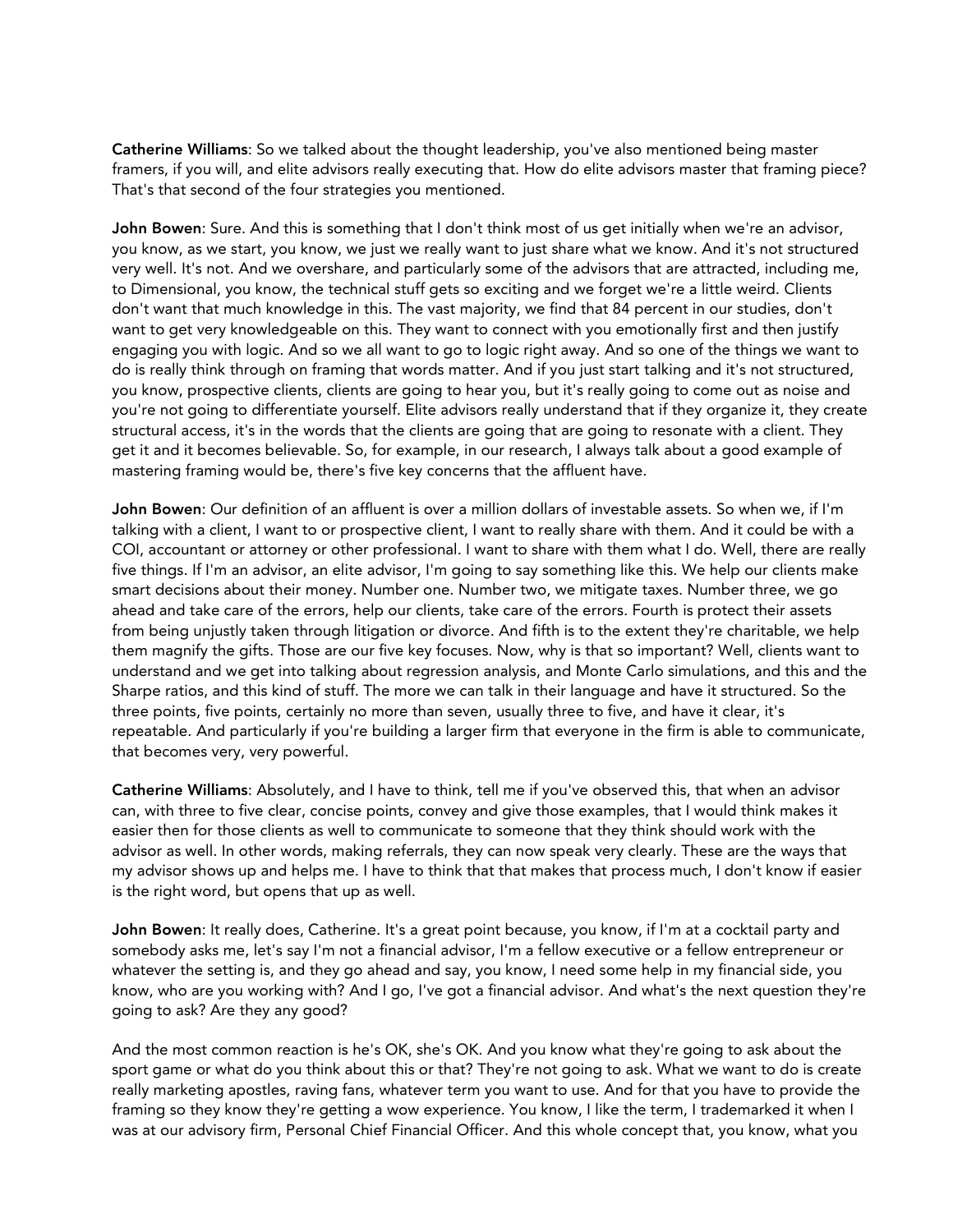want is your story to proceed you. So imagine you're at the cocktail party and they ask you as a financial advisor, what do you do? OK, this is your value promise. You know, you want to be able to say who you work with and what is the benefit. I was in Silicon Valley, so I talked about I work with successful high-tech executives making work optional. They were very independent. They wanted to achieve a number that whenever they achieved the number, they wanted the next number to fund their lifestyle and their retirement and all that. But if they were not a high-tech executive, successful one, they changed the conversation. If they were, they said, how do you do that? Well, I act as their personal chief financial officer, and I help them make smart decisions about their money, mitigate taxes, take care of the errors, protect their assets from being unjustly taken through litigation or divorce. And then to the extent they're charitable, and I know from research, 70 percent of this audience is, that we help them magnify those charitable gifts. And I do this with a professional network of other professionals so we can make, help you make, really smart decisions.

John Bowen: And then they're going to ask something like, you know, if that's at all of interest. And for most it is because they're really concerned now with everything going on politically, economically, socially, they're concerned. Are they missing things? The advice they have today, have they outgrown them? And, you know, they go, well, how do you do that? And I said, well, no, I don't know if we have a basis. You know, it makes sense for us to go any further. But what we do is we have a process we call a second opinion. We'll take a look at where you are now, where you want to go, what the gaps are. We'll, take a look at your current providers, not only your financial advisor, but accountants, attorney, what you're getting now. And if they're doing a good job, we're going to recommend that you stay with them. But if they're really not and we're a group, we only take clients that we can make a huge impact with. But if we think we can make a huge impact with, we'll tell you how we could do that, to help you accelerate your success. At the same time, if your current provider isn't the right ones and we're not the right ones, I promise to point you in the right direction. I'm going to tell you about 80 percent of the people that you'll have that conversation with when it's delivered well, and there are right fit for the client, they're going to want to do a discovery meeting. And another 80 percent of those people who do that discovery meeting are going to become clients.

Catherine Williams: So let's pivot a little bit. And you mentioned in terms of those strategies that the client relationship, the experience that financial advisors are delivering is absolutely a core strategy. How do elite advisors differentiate themselves by maximizing their client relationships, really thinking about the experience they're delivering?

John Bowen: You know, it's interesting, I just came off a video conference where we just went over this kind of planning for 2021 with some of our top clients, our coaching clients. And, you know, there's just so much opportunity right now to provide the leadership. And again, I repeat myself, but this concept, the markets at the time of this recording, the markets are doing phenomenally well. We're near highs, and there's so much uncertainty out there. And normally when the markets have done as well as they've certainly done recently, you know, it's very hard to get good clients to switch. That is not the case now. That is not the case. So one of the things that's really important is for you to make sure you're delivering a world class client experience so that some of our coaching clients are reaching out to your clients. How can we do that? But we want to define what a world class client experience is. And one of the most important parts is to really understand who your client is and to do a review. And I would have it structured. So whenever you're listening to this podcast, you start going through systematically and schedule to check in, and particularly now using Zoom and other video conferencing tools. You can do it more frequently. It's easier for the client then and really think of it as a four part. You're going to go ahead and you're going to get yourself prepared, you know, with the technology and all that. But the main thing is you're going to do impactful listening. We call tuning it. And one of the things I want you to write down if you're not driving a car is 10 percent. In this meeting, you should not talk more than 10 percent. It's all about asking them great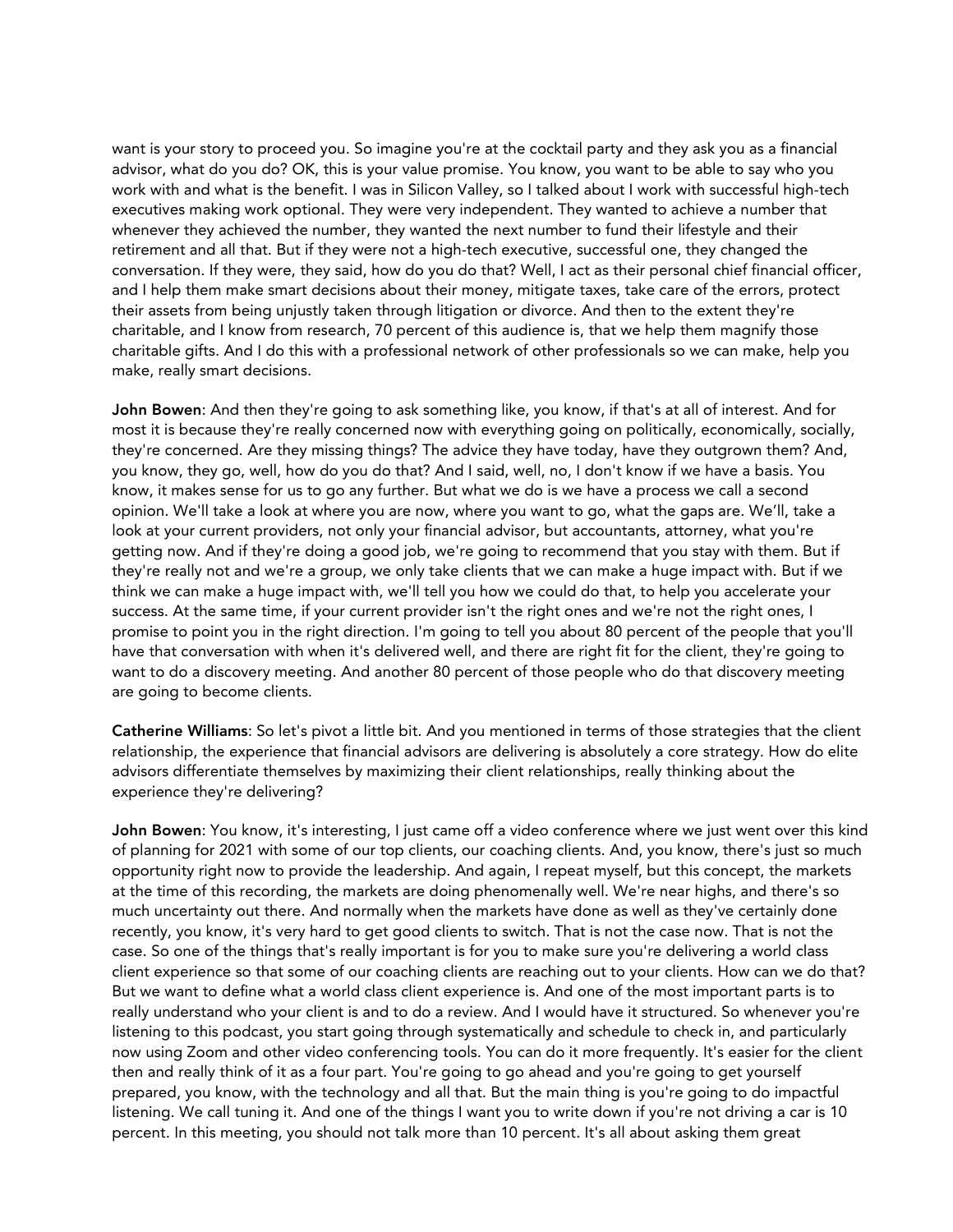questions and then the discovery. And so this is your rediscovery or checking in with them. And certainly, if you're listening to this, I hope some people are listening to it when the pandemic is over. It's no longer a concern, but we're in the middle of it right now.

And so the very first thing you should be asking about is how are they doing now? I know you did it in March of 2020. You checked in with them in April. But you know what? It's still there. And not only how they're doing, but how the people they love, their spouses, their partners, their kids, their grandkids, how are they weathering the storm? And then if they're entrepreneurs, you want to ask them about their business. If they're professionals, you want to ask them about their practice. If they're employees, you ask them about their job. And how are they doing and what are their concerns? And notice, I didn't ask them about their investments. I asked them about themselves and the people they love. And I got to tell you, so many opportunities for you to serve are going to be there.

It's very likely there's assets away from you, even though you don't think there is. I mean, if you're going at the higher-level clients at five million or more, when we survey them, they on average, and this is five million to about 100 million, have 5.7 advisors. Your ability to consolidate by doing having that conversation and hearing they're concerned with the future and offering to do a second opinion, a diagnostic, whatever term you want to use, and take a look at their investments. And as you deliver this great experience, you offer them what you provide to your top clients, the ability to have the people they care about get a second opinion as well. And we find these elite advisors, they're having 20 percent growth just doing that, Catherine, by providing second opinions for the people that their top clients care about and doing that review. It just makes a huge difference.

Catherine Williams: And do you also see where elite advisors in particular have developed other ways that clients can feel that they're getting cared for in regard or having interactions, if you will, with the business, even if they're not directly sitting on, in this case, a Zoom call or meeting with the advisor. In other words, are they leveraging digital? What are they doing other things as well that just continue to sort of wrap their arms around clients even when they're not on a live conversation with them?

John Bowen: Well, and that's where the thought leadership, having a consistent stream of thought leadership that you're doing, so you're in front of them. And it's not only emails, more and more emails aren't being opened, even, you know, even when it's your top clients. But video is becoming really powerful. A short video sharing your perspective. And I'm not talking about sharing your perspective on investments, talking about sharing your perspective on really building and helping your clients build an amazing life of significance. And they open those up. What video can do, unlike printed material, it can create emotion. And people want to connect with you emotionally.

Catherine Williams: I recorded a podcast a couple weeks ago with Dave Welty of Avier Wealth, and he talks about grabbing the camera, the tripod and the Labrador and just going down to the dock on the lake that he lives in the Seattle area and doing quick videos and how those have just really reached a lot of both existing clients and prospective clients. But like you said, he's making a very real quick, concise connection, if you will, with clients. And that's been really powerful.

John Bowen: It's amazing the impact this is having and so few advisors are doing even just take the tripod down to the lake type thing. But if you do it systematically, it's pretty amazing what you can do. But I do want to make sure we get the last one because it's the biggest one of the four.

When we survey these elite advisors, we ask where they got their five best clients, the super majority in every single study we've ever done say they got it through accountants and attorneys. When we survey affluent clients, 54 percent told us that they found their primary financial advisor, who has a vast majority of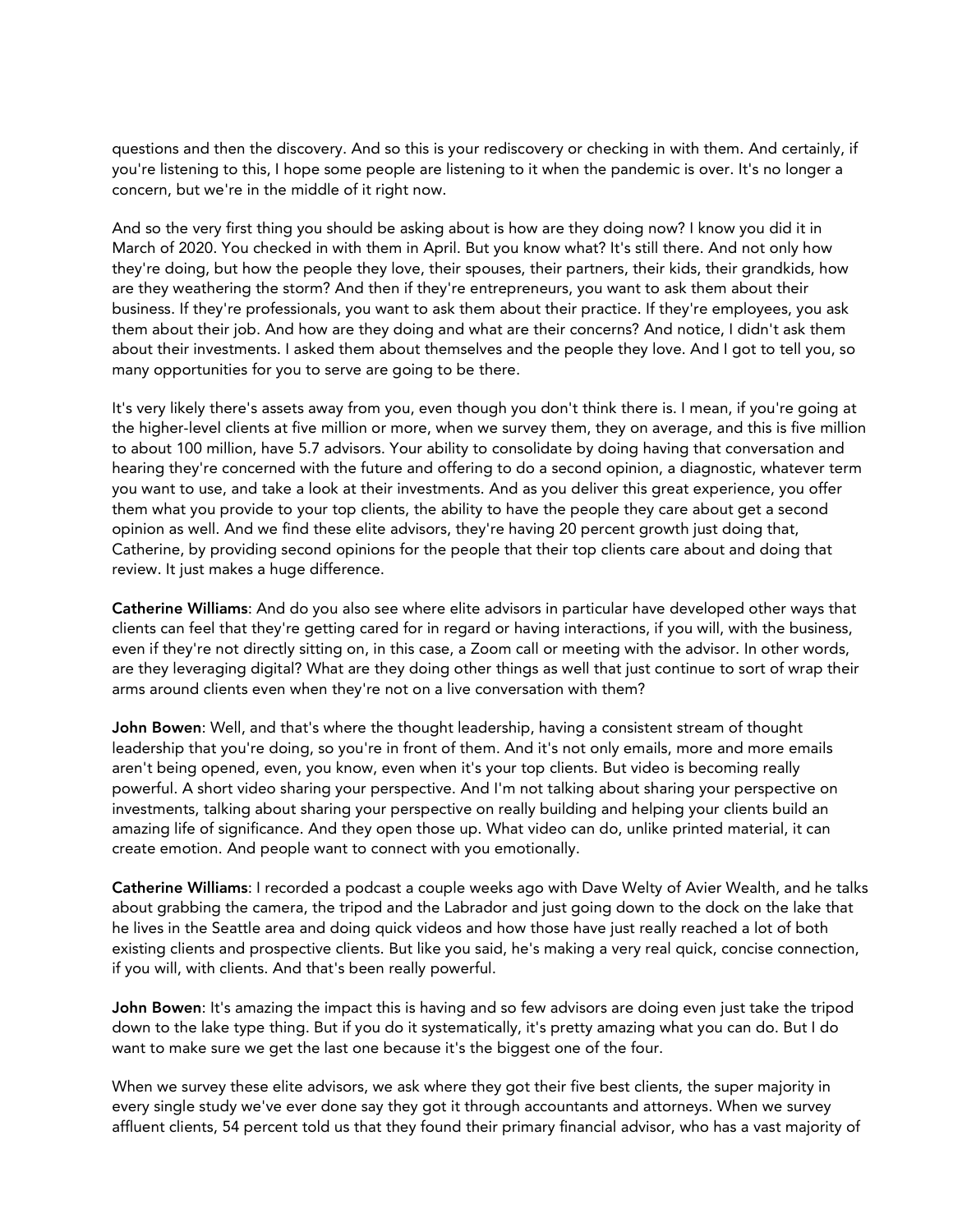their assets, through their accountant and attorney. To the extent that you want to be successful on purpose, you have to incorporate this, this is just such an important part of making it work. And the mistake I think we see over and over again that so many advisors do, is they think that, you know, I'll go talk to the accountant and attorney, and I'll tell him how good a service I do. Well, the reality is that is not going to do it, because they can't tell the difference. Much like you can't tell an accountant or attorney service. And they're going to just assume that, you know, that's table stakes. So one of the things I want you to think about is, you know, it's all any conversation you're having is what's in it for them. I mean we've all, I can't in my early in my career, Catherine, I took out more accountants and attorneys to lunch, dinners, breakfasts, and they would promise you we're going to start referring to each other. We'll trade clients type thing. And the only thing for sure that always happened, I picked up the bill.

## Catherine Williams: Right.

John Bowen: And then the vast majority of time there was almost nothing. I would salt the mine, if you will, by giving them some referrals. And nothing ever happened. Hardly. Now, what we've learned at CEG, the elite advisors are doing, and at the end of my career I did this well, and I had one CPA that referred me in that one year, over 200 million dollars of business, and that was multiple clients. And I learned the power of economic glue. And it's not revenue share. In the past, at CEG we did a lot of revenue sharing. What we've really found, what they want is guidance. Matter of fact, we have a program that we do for our coaching clients that we can do now with the world changing that we will have next month. We're running one Accelerating Your Alliance. We'll have 150 of our coaching clients, probably maybe 200, and they'll bring 400 COIs to it. And we will walk them through four things that we have found that create economic glue. And the big premise of the economic glue is we're going to show them how to make 20 percent more net income over in 2021, the next 12 months. And if you think about that, the estate planning attorneys have really they've been hit pretty hard. They don't have the reoccurring revenue that many of the advisors have. And the accountants, because of PPP and the Cares Act, they've been OK, but they're scared to death of the future.

John Bowen: And they were already scared before the pandemic. You know, when you talk with them, they're all going to tell you that they have been really busy. But when you, and they've done OK, but almost everyone's off their high of 2019 income. So they're really interested, if you can share with them how to grow their business, their revenue, and you can do it through, in our case, what we do is we help them identify opportunities in their existing client base. We show them how to use thought leadership. It's the same things we're talking about where this works with everyone. And then we show them how to do webinars with the financial advisor partner. And lastly, we actually create some national events that they can speak at and bring their clients to generate business. We call it a virtual family office forum, but we are finding unbelievable interest. One of the early ones we did, I was just talking with an advisor in follow up. He ended up getting 10 clients over 10 million dollars. I mean, that makes a career for a lot of people. So they already have your clients. You it's you need to put the framing right to work with them.

Catherine Williams: I think you made a really great point. It's all about helping them see how you can help them and engage with them, illuminate them, help them look great with their clients as well, and vice versa. And how do you open up that conversation taking a different approach? Because certainly we know from many of the advisors we work with, that when they call when they talk to an accountant, the accountant is saying, hey, you know what? I've got 10 or 15 or 20 of you knocking on my door. So how do you really over time differentiate yourself with that, with that potential partner? I think there's some excellent points there.

John Bowen: Well, and what you picked the right partner, I mean, it's important to work with people that want to grow their business, they're committed to building a business with the clients that you want to work with, and that they've referred not necessarily to you, but to any financial advisor. And they understand the